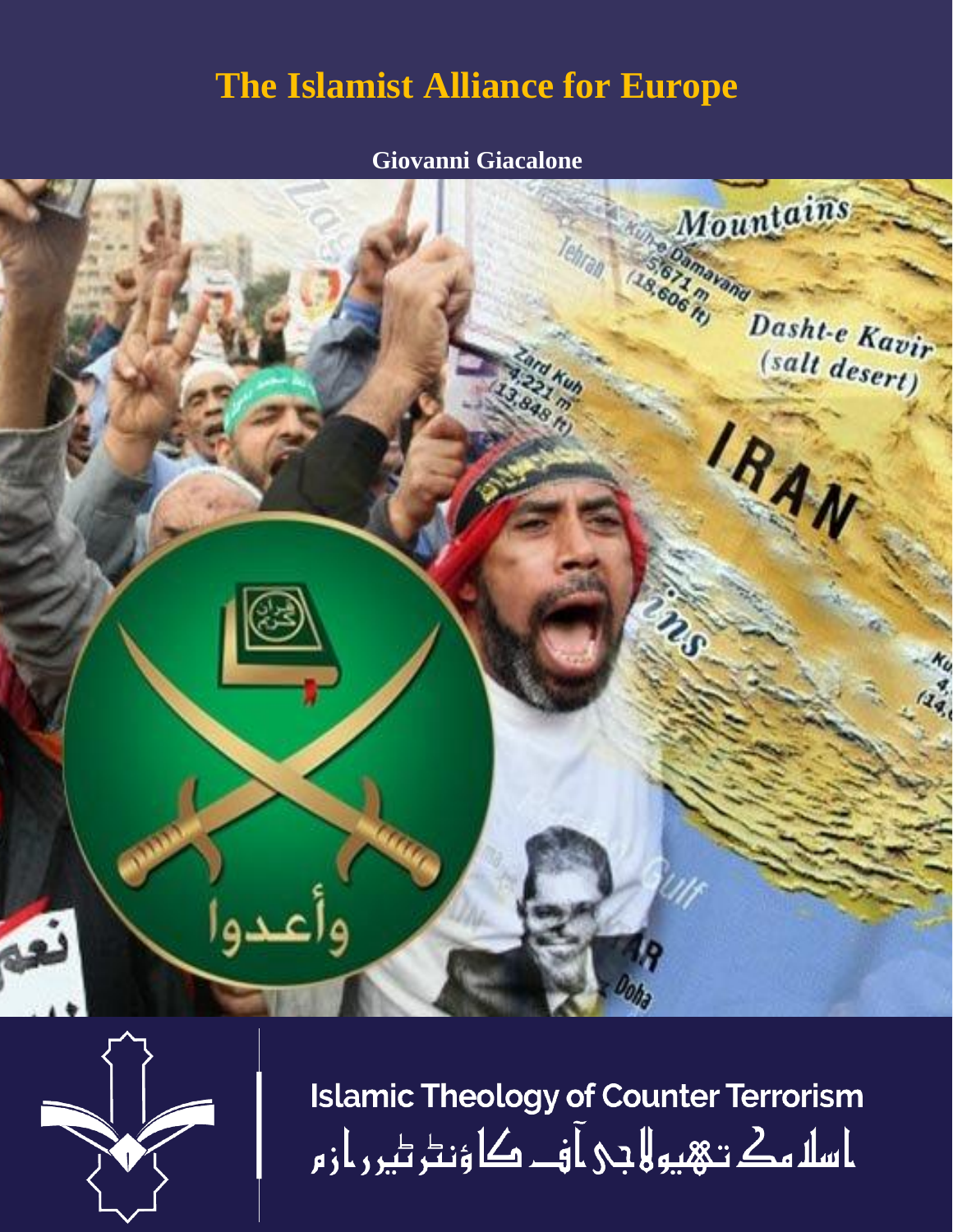The Islamist phenomenon, understood as the political use of Islam to pursue goals that often embrace an extremist view clashing with pluralism, human rights and constitutional values, has been present and active in Europe for decades, with dynamics and strategies that can change in relation to the context of interest, may it be national or local. The political and social dynamics in Europe are very different from the ones in Middle-Eastern countries and so are the strategies implemented by Islamists for their lobbying.

One interesting story that recently emerged in Italy is a local alliance between Sunni and Shia Muslim representatives. As [exposed](https://eeradicalization.com/muslim-brotherhood-and-khomeinism-in-italy-dr-tommaso-virgili-giovanni-giacalone/) by European Eye on Radicalization, in a meeting of the Council for Interreligious Dialogue at Regione Lombardia, Ali Faeznia, president of the Imam Ali Cultural Centre (Shia) entrusted Mohamed Asfa (Sunni imam of Via Padova Mosque), and Ali Abu Shwaima (Sunni imam of Segrate Mosque) as his delegates. Shwaima and Asfa have also been designated by Mili Gorus. The Milan-based "Imam Ali" Islamist Center, on its Instagram account, does not hide its Khomeinist ideology, with a series of posts praising Ayatollah Khomeini and another dedicated to the celebrations for the second anniversary of the death of the general of the Iranian Revolutionary Guards, Gassam Suleymani. In November 2021, the Center advertised a conference on "Islamic resistance to US hegemony" where the Iranian consul participated as a speaker. Other posts of the account also invoke the support for the Palestinian cause. It is important to take note that the "Imam Ali" center is not simply Shia, but it is clearly Khomeinist in its ideology. At this point, it is worth taking a look at the two individuals that were entrusted as representatives by the "Imam Ali" Center.

Mahmoud Asfa, a Jordanian with Italian citizenship, is the actual president of the Milanbased House of Islamic Culture (Casa della Cultura Islamica or CCI). Previously with UCOII [\(indicated](https://www.ilsussidiario.net/news/moschea-di-roma-accusa-ucoii-vicini-a-fratelli-musulmani-islam-in-italia-si-spacca/2035731/) by the Secretary General of the Great Mosque of Rome as linked to the Muslim Brotherhood), Asfa moved away from the organization in 2008. As exposed by the previously cited report of the European Eye for Radicalization and by the [Italian Team for Security, Terroristic Issues and Managing Emergencies/](https://www.itstime.it/w/lalleanza-tra-islamismo-sunnita-e-sciita-per-legemonia-in-europa-by-giovanni-giacalone/)Catholic University of Milan, in May of 2020, during an interview with the Italian online newspaper *[Il Giornale](https://www.ilgiornale.it/news/cronache/intervista-mahmoud-asfa-imam-padova-milano-1864079.html)*, Asfa made some controversial statements regarding Hamas, which he claimed to know extremely well and defined as "an organization recognized throughout the Arab Muslim world that is fighting for the liberation of its country".

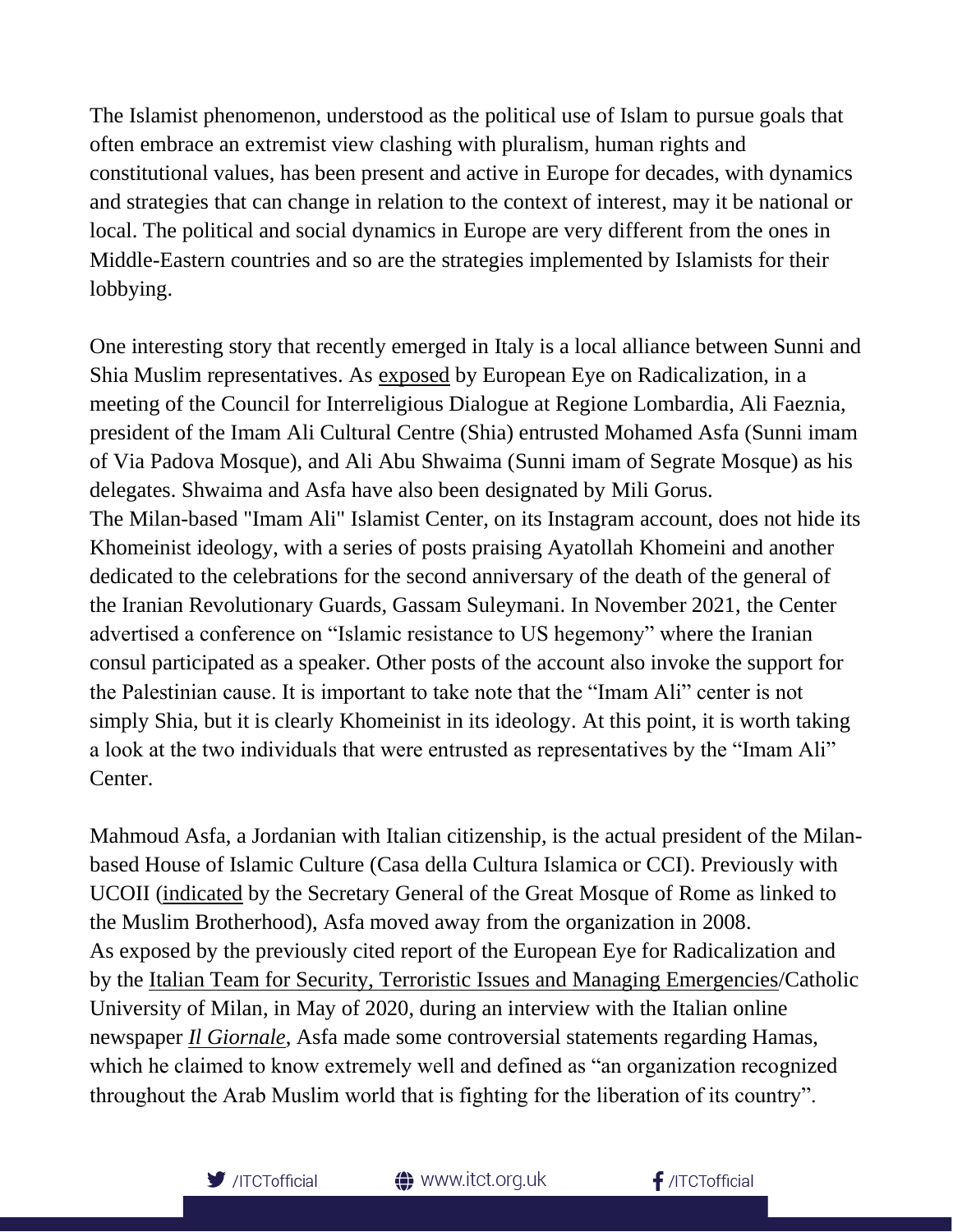Asfa was also photographed at pro-Palestinian rallies next to Mohammed Hannoun, president of the Charitable Association for Solidarity with the Palestinian People (Associazione benefica per la solidarietà con il popolo palestinese or ABSPP). ABSPP, which the Israeli domestic security agency Shin Bet classifies as the Italian emissary of the Hamas-linked Union of Good, had its Unicredit bank accounts shut down in December 2021 due to a series of suspicious transactions possibly directed to Hamas. A little over a year earlier, in December 2019, Asfa's son-in-law, Suleiman Hijazi, was caught in the eye of the storm for [praising Hamas:](https://www.ilgiornale.it/news/politica/chi-veramente-sardina-col-velo-che-insulta-salvini-1799428.html) "Our resistance movement that fought and continues to fight in Palestine (Hamas) is considered in Egypt as a terrorist movement, as it is for Israel, these acts against the resistance continue to show that Gaza is our only way to get to freedom and it shows that unfortunately we have an enemy who is a monster and takes orders from Israel and America, the usual dog that takes orders, al-Sisi ".

Hijazi is also an activist of the already cited Charitable Association of Solidarity with the Palestinian People (ABSPP) and appeared alongside its president, Mohammed Hannoun, as also [reported](https://iqna.ir/it/news/3481619/l%E2%80%99associazione-dei-palestinesi-in-italia-tra-festival-progetti-e-missioni-umanitarie) on the Iranian Islamist website "International Information Agency of the Holy Quran". Regarding Abu Shwaima, he has a history of membership in organizations that have been indicated as linked to the Muslim Brotherhood: he was a founding member of the Union of Muslim Students in Italy (USMI) and the Union of Islamic Communities and Organizations in Italy (UCOII). He was also president of the FIOE-linked Islamic Waqf, a founding member of the European Institute of Human Sciences (Institut Européen de Sciences Humaines or IESH).

In Italy, Abu Shwaima is known for [claiming](https://www.ilgiornale.it/news/cronache/islamici-contro-donne-bici-restiamo-allibiti-dalle-italiane-1229214.html) that it's "indecent" for women to ride a bicycle, for [endorsing](https://www.ilgiornale.it/news/politica/programma-moderato-italia-poligamia-diritto-che-ci-spetta-1294640.html) polygamous marriages and he has also been [investigated](https://ricerca.repubblica.it/repubblica/archivio/repubblica/2001/02/20/segrate-mutilazioni-religiose-condannati-imam-medici.html) over illegal child circumcisions carried out at the Segrate Islamic center in Milan. In 2013 he had risen to the news for having [accused](https://www.ilgiorno.it/martesana/cronaca/2013/11/19/984742-santanche-islam-imam-segrate.shtml) the parliamentarian Daniela Santanchè "of having offended Mohammed and the Islamic community" and "of deserving the fire of the Day of Judgment" during an unauthorized anti-Burqa protest in Milan for which Santachè was also convicted.

In the Spring of 2011, during the local administrative elections in Milan, Abu Shwaima had [advised](http://www.vita.it/it/article/2011/05/09/imam-segratenon-votate-sel-perche-vendola-e-gay/108932/) Muslims not to vote for the left-wing part SEL because his leader was gay, and that would go against Islam. The reason for which the "Imam Ali" Islamic Center entrusted Asfa and Abu Shwaima as representatives is very likely due to the very limited presence of practicing Shia Muslims in Italy, between 4 and 5% according to the

/ITCTofficial

**◆ www.itct.org.uk** 

 $f$ /ITCTofficial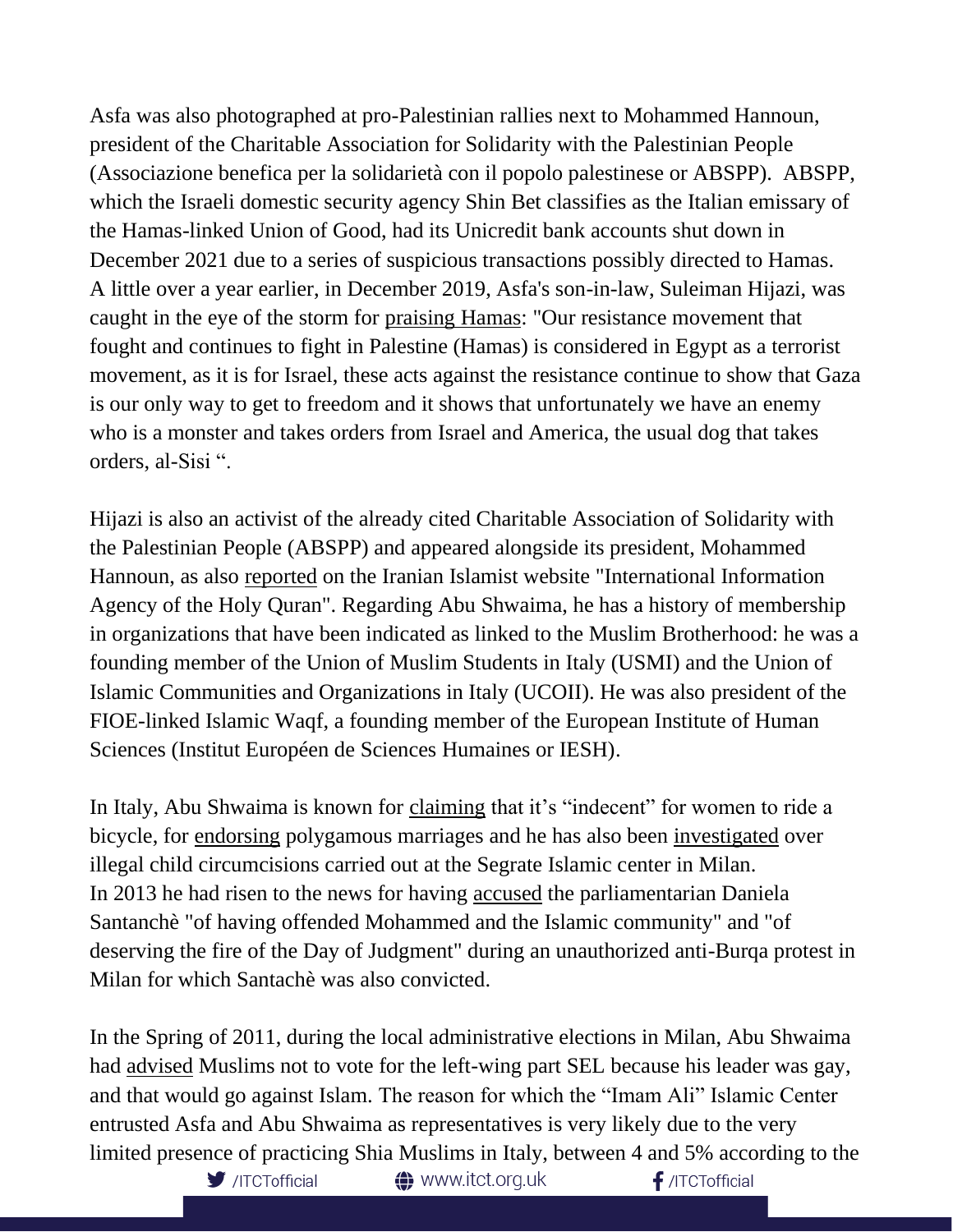latest figures. In Milan, there is now a project to obtain a new great mosque, and the Shias might want to join the group. However, the specific choice could also very well indicate a common ideology.

The European Eye for Radicalization report also outlined the relations between Sunni and Shia Islamism in Germany, specifically regarding the Islamic Centre of Hamburg (IZH), whose chairman (who claims to have been part of the Iranian Revolutionary Guards ) was in fact invited as a guest speaker at the 4th annual conference of the Imam Ali Centre in Milan. While the IZH is (in the words of the German Office for the Protection of the Constitution) "an instrument of the Iranian government", it is also part of the Zentralrat der Muslime in Deutschland, which has been defined as "the umbrella organization of the Muslim Brotherhood in Germany". Furthermore, IZH founder Abdul-Karim Grimm was married to Fatima Grimm, who edited the newspapers of the MB-linked Islamic Centre of Munich.

## The Connections between Ikhwani Islamism and Khomeinism

The Syrian civil war, which saw a galaxy of Sunni Islamist groups such as Hayyat Tahrir al-Sham (former Jabhat al-Nusra), Jaysh al-Islam, Ahrar al-Sham, Liwa al-Tawhid, and many more, facing the Iran-Backed Shia axis, which included Hezbollah, in support of Bashar al-Assad, provided the general idea that Sunnis and Shias are eternal sworn enemies.

After all, it's not just Syria; in Yemen the Houthi Shia militias, backed by Iran, have been fighting against the central government supported by Saudi Arabia since 2015, while in Afghanistan and Pakistan, Shias have often become a target of Sunni militants. Additionally, in June of 2013 a Sunni mob attacked a group of Shias praying in a private house in Cairo, dragged them through the streets and tried to set the building on fire. Among those killed was local Shia leader, Hassan Shehata. This was the first case of an anti-Shia pogrom in the history of Egypt and it occurred during the year of Muslim Brotherhood Islamist rule led by Mohamed Morsy.

Indeed, such a rivalry has deep roots that go back centuries, all the way to the assassination of Ali ibn Abi Talib in 661. However, Islam is not and never has been a monolithic block, things are not all black and white and especially when dealing with political issues.

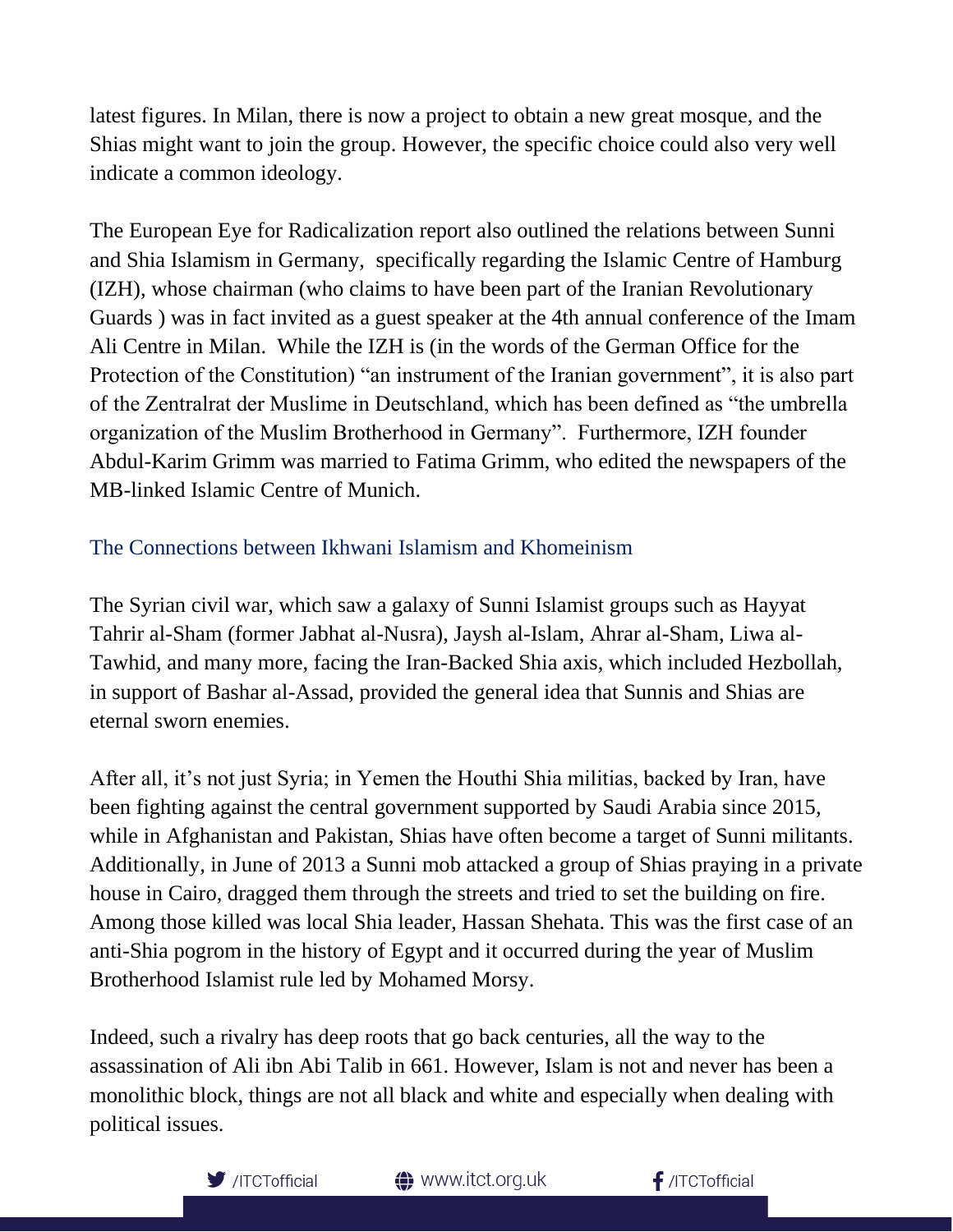Some situations might seem particularly absurd, for instance, during the year of Islamist government in Egypt, while the hatred against Shias was on the rise, Morsy worked on solidifying relations with Iran; he visited Tehran in August 2012 and the the then Iranian president, Mahmoud Ahmedinejad, joined the Islamic Summit in Cairo in February of 2013. Iran also took action for economic and commercial support to Egypt in exchange for support on the nuclear issue.

However, relations between the two countries went much further, to the point that after the collapse of the Islamist executive, Morsy was tried on a series of charges including that of high treason, of having supported Hamas, Hezbollah and of having provided confidential information to the Iranian Revolutionary Guards, thus putting Egypt's security at risk. Regarding Hamas, it is a perfect example of Muslim Brotherhoodrelated Islamist extremist supported by both Shia Iran and Sunni partners in Turkey and Qatar in order to target their common enemy, Israel.

In 2011, shortly before the Arab Springs erupted, Ayatollah Khamenei [met in Teheran](https://www.youtube.com/watch?v=FeaeSnMhhYQ) with former spokesman of the Muslim Brotherhood, Kamal al-Helbawy, where they discussed the resistance against the Mubarak government in Egypt. The relation between the Muslim Brotherhood and Khomeinism should not come as a surprise, considering that the approachment between the two date back to the 1940s, when Hassan al-Banna tried ti reduce the gap between Sunnies and Shias.<sup>1</sup>

In 1953, Sayyid Qutb and Nawab Safavi, founder of the Shia Islamist group Fedayeen al-Islam, met in Cairo. As explained by the Syrian researcher Mohammad Sayed Rassas, author of the book "The Muslim Brotherhood and Iran", two had good relations and stayed together through the time Safavi spent in Egypt, as Qutb himself arranged and supervised the Iranian cleric's visit as he was in a leading position in the Muslim Brotherhood at that time. It was around that time that Safavi [stated:](http://www.ikhwanis.com/articles/mfvhkde-sayyid-qutb-and-nearness-with-rafidees-nawab-safawi-al-shiiyy.cfm) "Whoever wishes to be true Ja'fari (Shia), then let him join the ranks of the Muslim Brotherhood". Safavi strongly influenced the thought of Ayatollah Khomeini and that of Khamenei, while Qutb was strongly influential among Iranian revolutionaries and had a consistent role in shaping the narrative of Islamism in pre-revolutionary Iran. <sup>2</sup>

Among those strongly influenced by Qutb was Khomeini who, just a few years after the execution of the Egyptian ideologist, wrote a book entitled "The Islamic Government",

1 Abdelnasser, Walid M. "Islamic Organizations in Egypt and the Iranian Revolution of 1979: the experience of the first few years". Arab Studies Quarterly, vol. 19, no. 2, 1997, pp. 25–39 2 Ünal, Yusuf. "Sayyid Quṭb in Iran: Translating the Islamist Ideologue in the Islamic Republic." Journal of Islamic and Muslim Studies, vol. 1 no. 2, 2016, p. 35-60.

**<sup>△</sup>** www.itct.org.uk